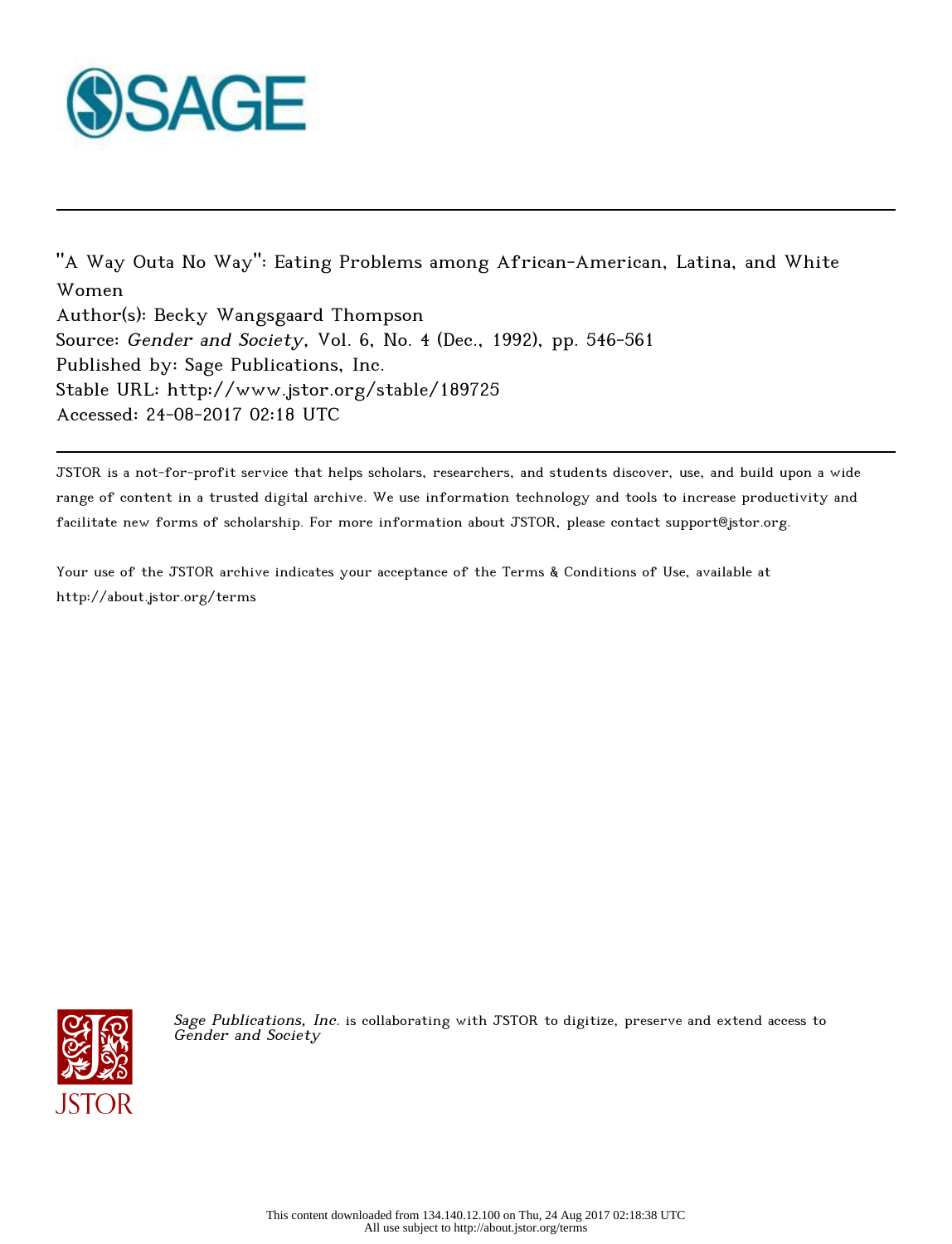# "A WAY OUTA NO WAY": Eating Problems among African-American, Latina, and White Women

## BECKY WANGSGAARD THOMPSON Princeton University

This article offers a feminist theory of eating problems (anorexia, bulimia, extensive dieting, and binging) based on life history interviews with African-American, Latina, and white women. Until recently, research on eating problems has focused on white middle- and upper-class heterosexual women. While feminist research has established why eating problems are gendered, an analysis of how race, class, and sexual oppression are related to the etiology of eating problems has been missing. The article shows that eating problems begin as strategies for coping with various traumas including sexual abuse, racism, classism, sexism, heterosexism, andpoverty. Identifying eating problems as survival strategies shifts the focus from portraying them as issues of appearance to ways women take care of themselves as they cope with trauma

 $B$ ulimia, anorexia, binging, and extensive dieting are among the many health issues women have been confronting in the last 20 years. Until recently, however, there has been almost no research about eating problems among African-American, Latina, Asian-American, or Native American women, working-class women, or lesbians.<sup>1</sup> In fact, according to the norma tive epidemiological portrait, eating problems are largely a white, middle-, and upper-class heterosexual phenomenon. Further, while feminist research has documented how eating problems are fueled by sexism, there has been almost no attention to how other systems of oppression may also be impli cated in the development of eating problems.

 GENDER & SOCIETY, Vol. 6 No. 4, December 1992 546-561 ? 1992 Sociologists for Women in Society

AUTHOR'S NOTE: The research for this study was partially supported by an American Assoctation of University Women Fellowship in Women's Studies. An earlier version of this article was presented at the New England Women's Studies Association Meeting in 1990 m Kingston, Rhode Island. I am grateful to Margaret Andersen, Liz Bennett, Lynn Davidman, Mary Gilfus, Evelynn Hammonds, and two anonymous reviewers for their comprehensive and percep tive comments on earlier versions of this article.

REPRINT REQUESTS: Becky Wangsgaard Thompson, Afro-American Studies Program, 112 Dickmson Hall, Prmceton University, Prnceton, NJ 08544-1017.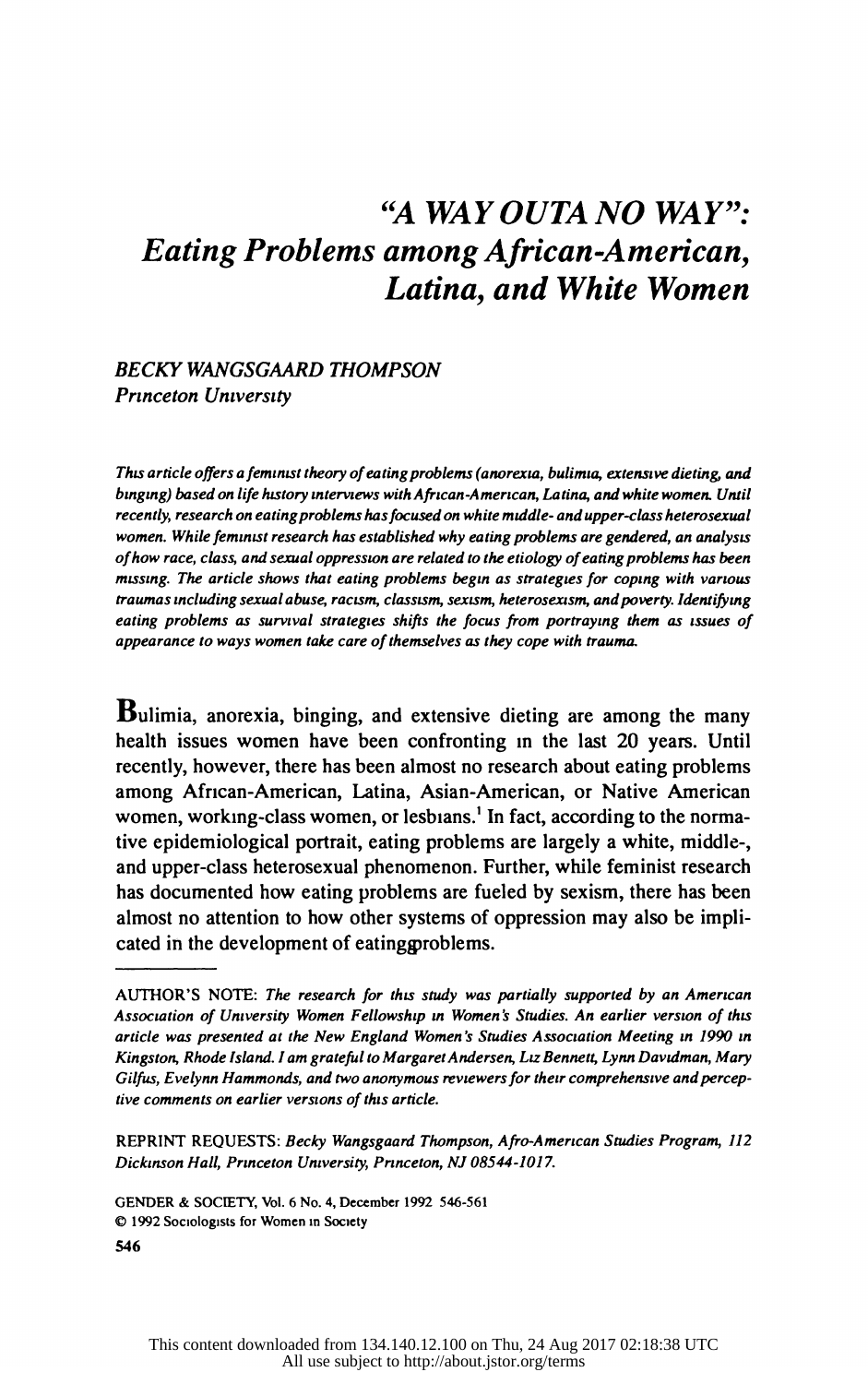In this article, I reevaluate the portrayal of eating problems as issues of appearance based in the "culture of thinness." I propose that eating problems begin as ways women cope with various traumas including sexual abuse, racism, classism, sexism, heterosexism, and poverty. Showing the interface between these traumas and the onset of eating problems explains why women may use eating to numb pain and cope with violations to their bodies. This theoretical shift also permits an understanding of the economic, political, social, educational, and cultural resources that women need to change their relationship to food and their bodies.

## EXISTING RESEARCH ON EATING PROBLEMS

 There are three theoretical models used to explain the epidemiology, etiology, and treatment of eating problems. The biomedical model offers important scientific research about possible physiological causes of eating problems and the physiological dangers of purging and starvation (Copeland 1985; Spack 1985). However, this model adopts medical treatment strategies that may disempower and traumatize women (Garner 1985; Orbach 1985). In addition, this model ignores many social, historical, and cultural factors that influence women's eating patterns. The psychological model identifies eating problems as "multidimensional disorders" that are influenced by biological, psychological, and cultural factors (Garfinkel and Gamer 1982). While useful in its exploration of effective therapeutic treatments, this model, like the biomedical one, tends to neglect women of color, lesbians, and working-class women.

 The third model, offered by feminists, asserts that eating problems are gendered. This model explains why the vast majority of people with eating problems are women, how gender socialization and sexism may relate to eating problems, and how masculine models of psychological development have shaped theoretical interpretations. Feminists offer the culture of thin ness model as a key reason why eating problems predominate among women. According to this model, thinness is a culturally, socially, and economically enforced requirement for female beauty. This imperative makes women vulnerable to cycles of dieting, weight loss, and subsequent weight gain, which may lead to anorexia and bulimia (Chernin 1981; Orbach 1978, 1985; Smead 1984).

 Feminists have rescued eating problems from the realm of individual psychopathology by showing how the difficulties are rooted in systematic and pervasive attempts to control women's body sizes and appetites. How ever, researchers have yet to give significant attention to how race, class, and sexuality influence women's understanding of their bodies and appetites. The handful of epidemiological studies that include African-American women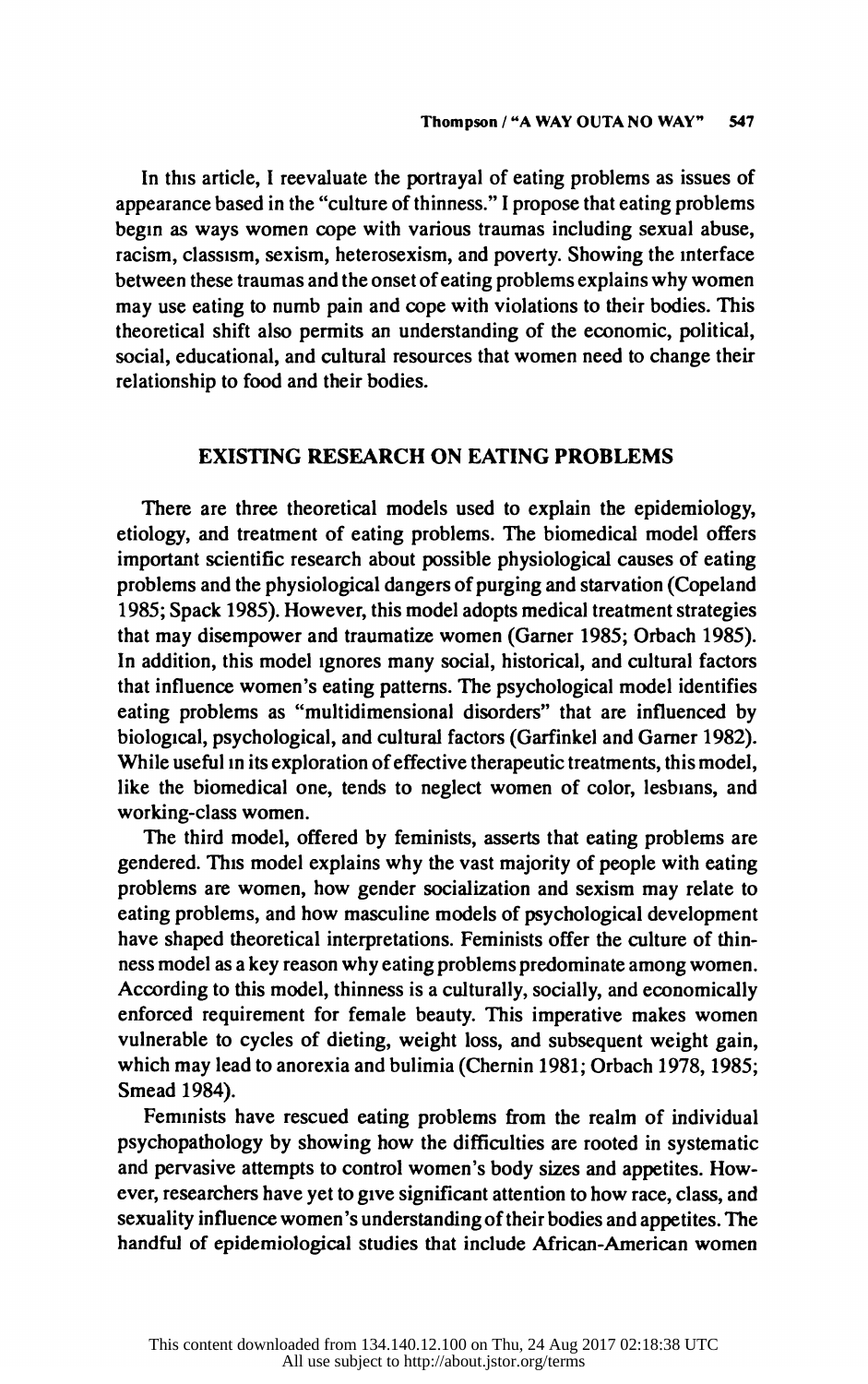and Latinas casts doubt on the accuracy of the normative epidemiological portrait. The studies suggest that this portrait reflects which particular popu lations of women have been studied rather than actual prevalence (Andersen and Hay 1985; Gray, Ford, and Kelly 1987; Hsu 1987; Nevo 1985; Silber 1986).

 More important, this research shows that bias in research has conse quences for women of color. Tomas Silber (1986) asserts that many well trained professionals have either misdiagnosed or delayed their diagnoses of eating problems among African-Amencan and Latina women due to stereo typical thinking that these problems are restrcted to white women. As a consequence, when African-Amencan women or Latinas are diagnosed, their eating problems tend to be more severe due to extended processes of starvation prior to intervention. In her autobiographical account of her eating problems, Retha Powers (1989), an African-American woman, describes being told not to worry about her eating problems since "fat is more acceptable in the Black community" (p. 78). Stereotypical perceptions held by her peers and teachers of the "maternal Black woman" and the "persistent mammy-bnckhouse Black woman image" (p. 134) made it difficult for Powers to find people who took her problems with food seriously.

 Recent work by African-American women reveals that eating problems often relate to women's struggles against a "simultaneity of oppression" (Clarke 1982; Naylor 1985; White 1991). Byllye Avery (1990), the founder of the National Black Women's Health Project, links the origins of eating problems among Afrcan-American women to the daily stress of being undervalued and overburdened at home and at work. In Evelyn C. White's (1990) anthology, The Black Woman's Health Book: Speaking for Ourselves, Georgiana Arnold (1990) links her eating problems partly to racism and racial isolation during childhood.

 Recent feminist research also identifies factors that are related to eating problems among lesbians (Brown 1987; Dworkin 1989; Iazzetto 1989; Schoenfielder and Wieser 1983). In her clinical work, Brown (1987) found that lesbians who have internalized a high degree of homophobia are more likely to accept negative attitudes about fat than are lesbians who have examined their internalized homophobia. Autobiographical accounts by les bians have also indicated that secrecy about eating problems among lesbians partly reflects their fear of being associated with a stigmatized illness ("What's Important" 1988).

 Attention to African-American women, Latinas, and lesbians paves the way for further research that explores the possible interface between facing multiple oppressions and the development of eating problems. In this way, this study is part of a larger feminist and sociological research agenda that seeks to understand how race, class, gender, nationality, and sexuality inform women's experiences and influence theory production.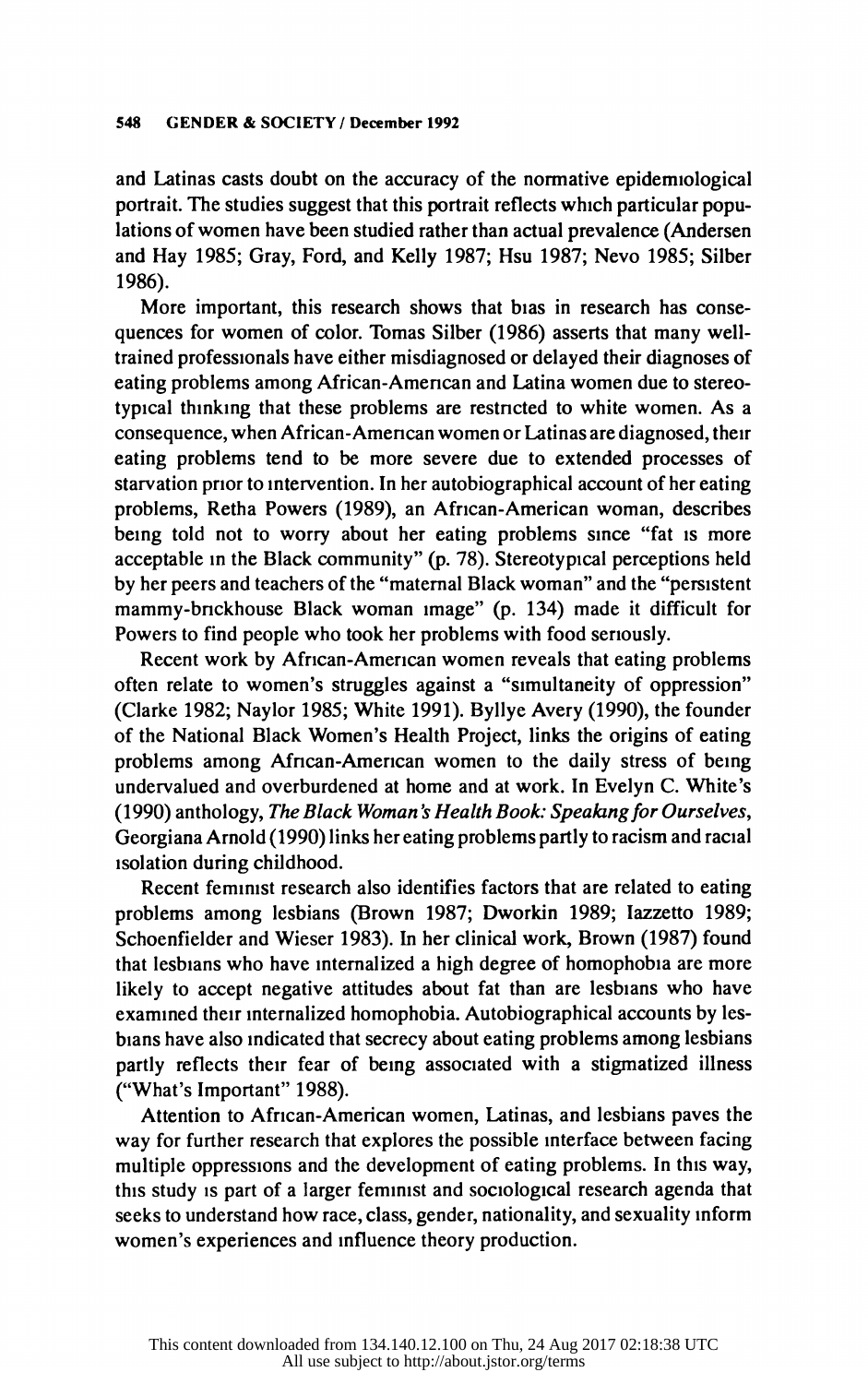## METHODOLOGY

 I conducted 18 life history interviews and administered lengthy question naires to explore eating problems among African-American, Latina, and white women. I employed a snowball sample, a method in which potential respondents often first learn about the study from people who have already participated. This method was well suited for the study since it enabled women to get information about me and the interview process from people they already knew. Typically, I had much contact with the respondents prior to the interview. This was particularly important given the secrecy associated with this topic (Russell 1986; Silberstein, Striegel-Moore, and Rodin 1987), the necessity of women of color and lesbians to be discriminating about how their lives are studied, and the fact that I was conducting across-race research.

 To create analytical notes and conceptual categories from the data, I adopted Glaser and Strauss's (1967) technique of theoretical sampling, which directs the researcher to collect, analyze, and test hypotheses during the sampling process (rather than imposing theoretical categories onto the data). After completing each interview transcription, I gave a copy to each woman who wanted one. After reading their interviews, some of the women clarified or made additions to the interview text.

## Demographics of the Women in the Study

 The 18 women I interviewed included 5 African-American women, 5 Latinas, and 8 white women. Of these women, 12 are lesbian and 6 are heterosexual. Five women are Jewish, 8 are Catholic, and 5 are Protestant. Three women grew up outside of the United States. The women represented a range of class backgrounds (both in terms of origin and current class status) and ranged in age from 19 to 46 years old (with a median age of 33.5 years).

 The majority of the women reported having had a combination of eating problems (at least two of the following: bulimia, compulsive eating, an orexia, and/or extensive dieting). In addition, the particular types of eating problems often changed during a woman's life span. (For example, a woman might have been bulimic during adolescence and anorexic as an adult.) Among the women, 28 percent had been bulimic, 17 percent had been bulimic and anorexic, and 5 percent had been anorexic. All of the women who had been anorexic or bulimic also had a history of compulsive eating and extensive dieting. Of the women, 50 percent were compulsive eaters and dieters (39 percent) or compulsive eaters (11 percent) but had not been bulimic or anorexic.

 Two-thirds of the women have had eating problems for more than half of their lives, a finding that contradicts the stereotype of eating problems as transitory. The weight fluctuation among the women varied from 16 to 160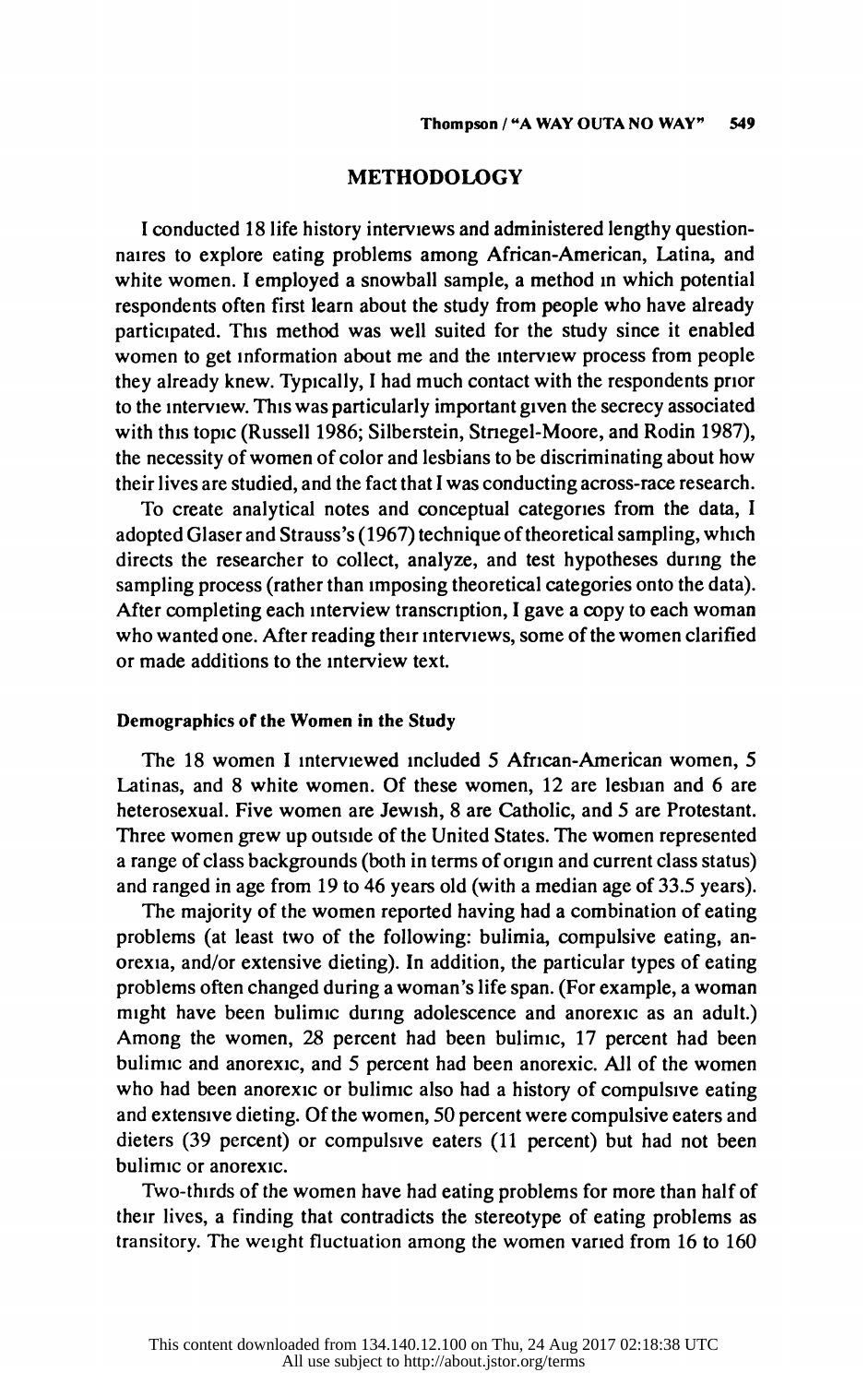pounds, with an average fluctuation of 74 pounds. This drastic weight change illustrates the degree to which the women adjusted to major changes in body size at least once dunng their lives as they lost, gained, and lost weight again. The average age of onset was 11 years old, meaning that most of the women developed eating problems prior to puberty. Almost all of the women (88 percent) consider themselves as still having a problem with eating, although the majority believe they are well on the way to recovery.

## THE INTERFACE OF TRAUMA AND EATING PROBLEMS

 One of the most striking findings in this study was the range of traumas the women associated with the origins of their eating problems, including racism, sexual abuse, poverty, sexism, emotional or physical abuse, heterosexism, class injuries, and acculturation.<sup>2</sup> The particular constellation of eating problems among the women did not vary with race, class, sexuality, or nationality. Women from various race and class backgrounds attributed the origins of their eating problems to sexual abuse, sexism, and emotional and/or physical abuse. Among some of the African-American and Latina women, eating problems were also associated with poverty, racism, and class injures. Heterosexism was a key factor in the onset of bulimia, compulsive eating, and extensive dieting among some of the lesbians. These oppressions are not the same nor are the injuries caused by them. And certainly, there are a variety of potentially harmful ways that women respond to oppression (such as using drugs, becoming a workaholic, or committing suicide). However, for all these women, eating was a way of coping with trauma.

#### Sexual Abuse

 Sexual abuse was the most common trauma that the women related to the origins of their eating problems. Until recently, there has been virtually no research exploring the possible relationship between these two phenomena. Since the mid-1980s, however, researchers have begun identifying connec tions between the two, a task that is part of a larger feminist critique of traditional psychoanalytic symptomatology (DeSalvo 1989; Herman 1981; Masson 1984). Results of a number of incidence studies indicate that between one-third and two-thirds of women who have eating problems have been abused (Oppenheimer et al. 1985; Root and Fallon 1988). In addition, a growing number of therapists and researchers have offered interpretations of the meaning and impact of eating problems for survivors of sexual abuse (Bass and Davis 1988; Goldfarb 1987; Iazzetto 1989; Swink and Leveille 1986). Kearney-Cooke (1988) identifies dieting and binging as common ways in which women cope with frequent psychological consequences of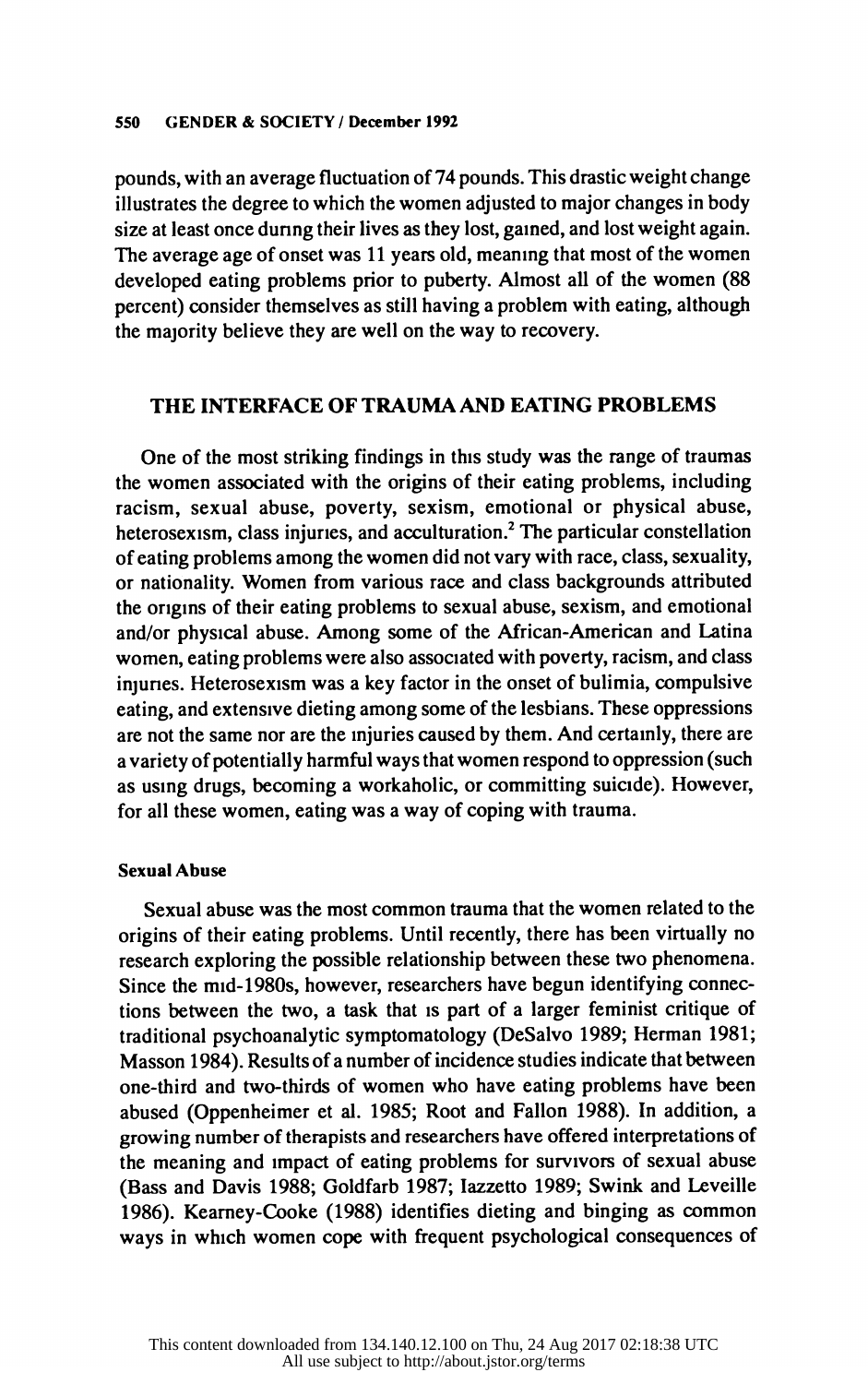sexual abuse (such as body image disturbances, distrust of people and one's own experiences, and confusion about one's feelings). Root and Fallon (1989) specify ways that victimized women cope with assaults by binging and purging: bulimia serves many functions, including anesthetizing the negative feelings associated with victimization. Iazzetto's innovative study (1989), based on in-depth interviews and art therapy sessions, examines how a woman's relationship to her body changes as a consequence of sexual abuse. Iazzetto discovered that the process of leaving the body (through progressive phases of numbing, dissociating and denying) that often occurs during sexual abuse parallels the process of leaving the body made possible through binging.

 Among the women I interviewed, 61 percent were survivors of sexual abuse (11 of the 18 women), most of whom made connections between sexual abuse and the beginning of their eating problems. Binging was the most common method of coping identified by the survivors. Binging helped women "numb out" or anesthetize their feelings. Eating sedated, alleviated anxiety, and combated loneliness. Food was something that they could trust and was accessible whenever they needed it. Antonia (a pseudonym) is an Italian-American woman who was first sexually abused by a male relative when she was four years old. Retrospectively, she knows that binging was a way she coped with the abuse. When the abuse began, and for many years subsequently, Antonia often woke up during the middle of the night with anxiety attacks or nightmares and would go straight to the kitchen cupboards to get food. Binging helped her block painful feelings because it put her back to sleep.

 Like other women in the study who began binging when they were very young, Antonia was not always fully conscious as she binged. She described eating during the night as "sleep walking. It was mostly desperate—like I had to have it." Describing why she ate after waking up with nightmares, Antonia said, "What else do you do? If you don't have any coping mecha nisms, you eat." She said that binging made her "disappear," which made her feel protected. Like Antonia, most of the women were sexually abused before puberty; four of them before they were five years old. Given their youth, food was the most accessible and socially acceptable drug available to them. Because all of the women endured the psychological consequences alone, it is logical that they coped with tactics they could do alone as well.

 One reason Antonia binged (rather than dieted) to cope with sexual abuse is that she saw little reason to try to be the small size girls were supposed to be. Growing up as one of the only Italian Americans in what she described as a "very WASP town," Antonia felt that everything from her weight and size to having dark hair on her upper lip were physical characteristics she was supposed to hide. From a young age she knew she "never embodied the essence of the good girl. I don't like her. I have never acted like her. I can't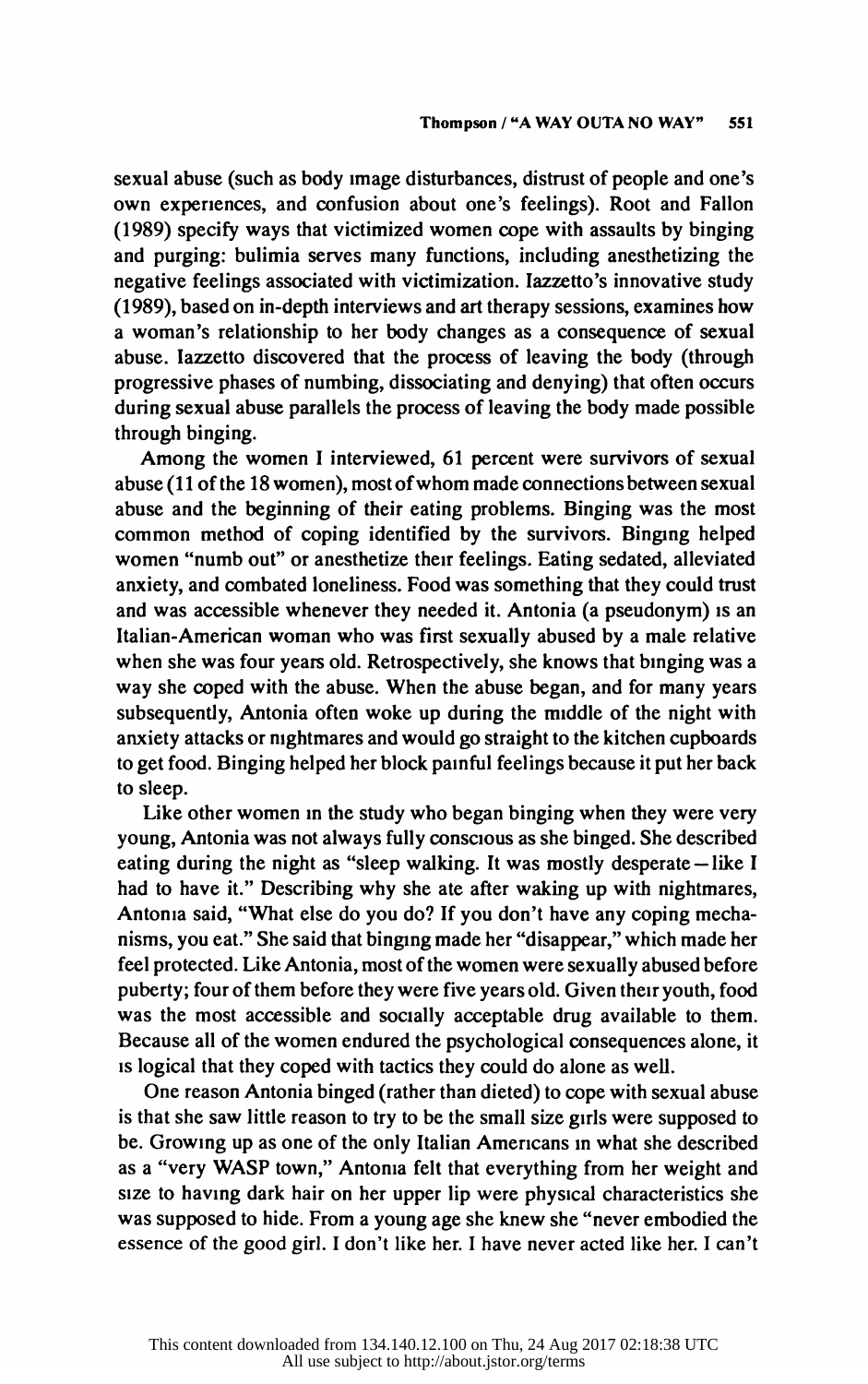be her. I sort of gave up." For Antonia, her body was the physical entity that signified her outsider status. When the sexual abuse occurred, Antonia felt she had lost her body. In her mind, the body she lived in after the abuse was not really hers. By the time Antonia was 11, her mother put her on diet pills. Antonia began to eat behind closed doors as she continued to cope with the psychological consequences of sexual abuse and feeling like a cultural outsider.

Extensive dieting and bulimia were also ways in which women responded to sexual abuse. Some women thought that the men had abused them because of their weight. They believed that if they were smaller, they might not have been abused. For example when Elsa, an Argentine woman, was sexually abused at the age of 11, she thought her chubby size was the reason the man was abusing her. Elsa said, "I had this notion that these old perverts liked these plump girls. You heard adults say this too. Sex and flesh being associated." Looking back on her childhood, Elsa believes she made fat the enemy partly due to the shame and guilt she felt about the incest. Her belief that fat was the source of her problems was also supported by her socializa tion. Raised by strict German governesses in an upper-class family, Elsa was taught that a woman's weight was a pnmary criterion for judging her worth. Her mother "was socially conscious of walking into places with a fat daughter and maybe people staring at her." Her father often referred to Elsa's body as "shot to hell." When asked to describe how she felt about her body when growing up, Elsa described being completely alienated from her body. She explained,

 Remember in school when they talk about the difference between body and soul? I always felt like my soul was skinny. My soul was free. My soul sort of flew. I was tied down by this big bag of rocks that was my body. I had to drag it around. It did pretty much what it wanted and I had a lot of trouble controlling it. It kept me from doing all the things that I dreamed of.

 As is true for many women who have been abused, the split that Elsa described between her body and soul was an attempt to protect herself from the pain she believed her body caused her. In her mind, her fat body was what had "bashed in her dreams." Dieting became her solution, but, as is true for many women in the study, this strategy soon led to cycles of binging and weight fluctuation.

 Ruthie, a Puerto Rican woman who was sexually abused from 12 until 16 years of age, described bulimia as a way she responded to sexual abuse. As a child, Ruthie liked her body. Like many Puerto Rican women of her mother's generation, Ruthie's mother did not want skinny children, interpre ting that as a sign that they were sick or being fed improperly. Despite her mother's attempts to make her gain weight, Ruthie remained thin through puberty. When a male relative began sexually abusing her, Ruthie's sense of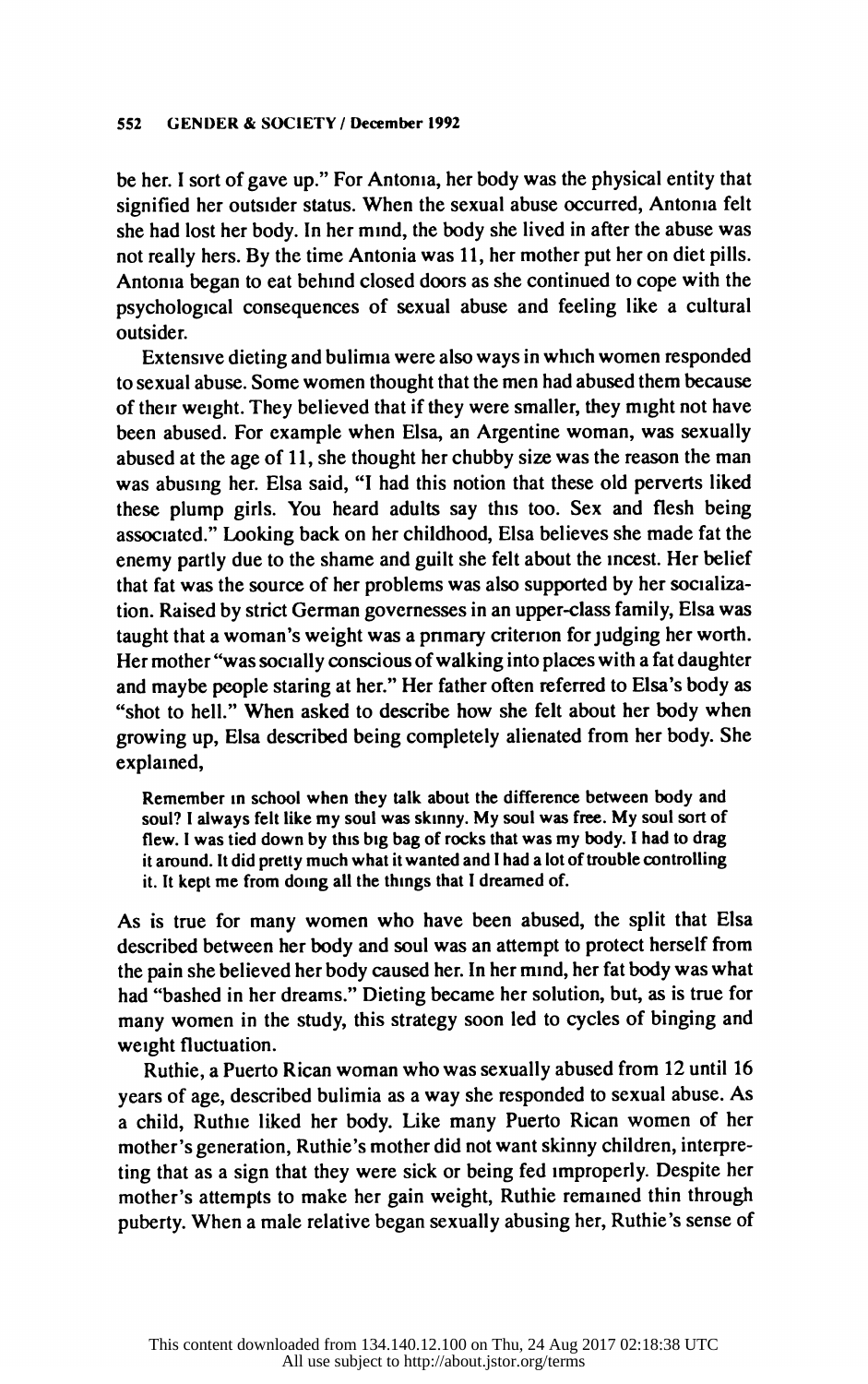her body changed dramatically. Although she weighed only 100 pounds, she began to feel fat and thought her size was causing the abuse. She had seen a movie on television about Romans who made themselves throw up and so she began doing it, in hopes that she could look like the "little kid" she was before the abuse began. Her symbolic attempt to protect herself by purging stands in stark contrast to the psychoanalytic explanation of eating problems as an "abnormal" repudiation of sexuality. In fact, her actions and those of many other survivors indicate a girl's logical attempt to protect herself (including her sexuality) by being a size and shape that does not seem as vulnerable to sexual assault.

 These women's experiences suggest many reasons why women develop eating problems as a consequence of sexual abuse. Most of the survivors "forgot" the sexual abuse after its onset and were unable to retrieve the abuse memories until many years later. With these gaps in memory, frequently they did not know why they felt ashamed, fearful, or depressed. When sexual abuse memories resurfaced in dreams, they often woke feeling upset but could not remember what they had dreamed. These free floating, unexplamed feelings left the women feeling out of control and confused. Binging or focusing on maintaining a new diet were ways women distracted or appeased themselves, in turn, helping them regain a sense of control. As they grew older, they became more conscious of the consequences of these actions. Becoming angry at themselves for binging or promising themselves they would not purge again was a way to direct feelings of shame and self-hate that often accompanied the trauma.

 Integral to this occurrence was a transference process in which the women displaced onto their bodies painful feelings and memories that actually derived from or were directed toward the persons who caused the abuse. Dieting became a method of trying to change the parts of their bodies they hated, a strategy that at least initially brought success as they lost weight. Purging was a way women tried to reject the body size they thought was responsible for the abuse. Throwing up in order to lose the weight they thought was making them vulnerable to the abuse was a way to try to find the body they had lost when the abuse began.

#### Poverty

 Like sexual abuse, poverty is another injury that may make women vulnerable to eating problems. One woman I interviewed attributed her eating problems directly to the stress caused by poverty. Yolanda is a Black Cape Verdean mother who began eating compulsively when she was 27 years old. After leaving an abusive husband in her early 20s, Yolanda was forced to go on welfare. As a single mother with small children and few financial resources, she tried to support herself and her children on \$539 a month.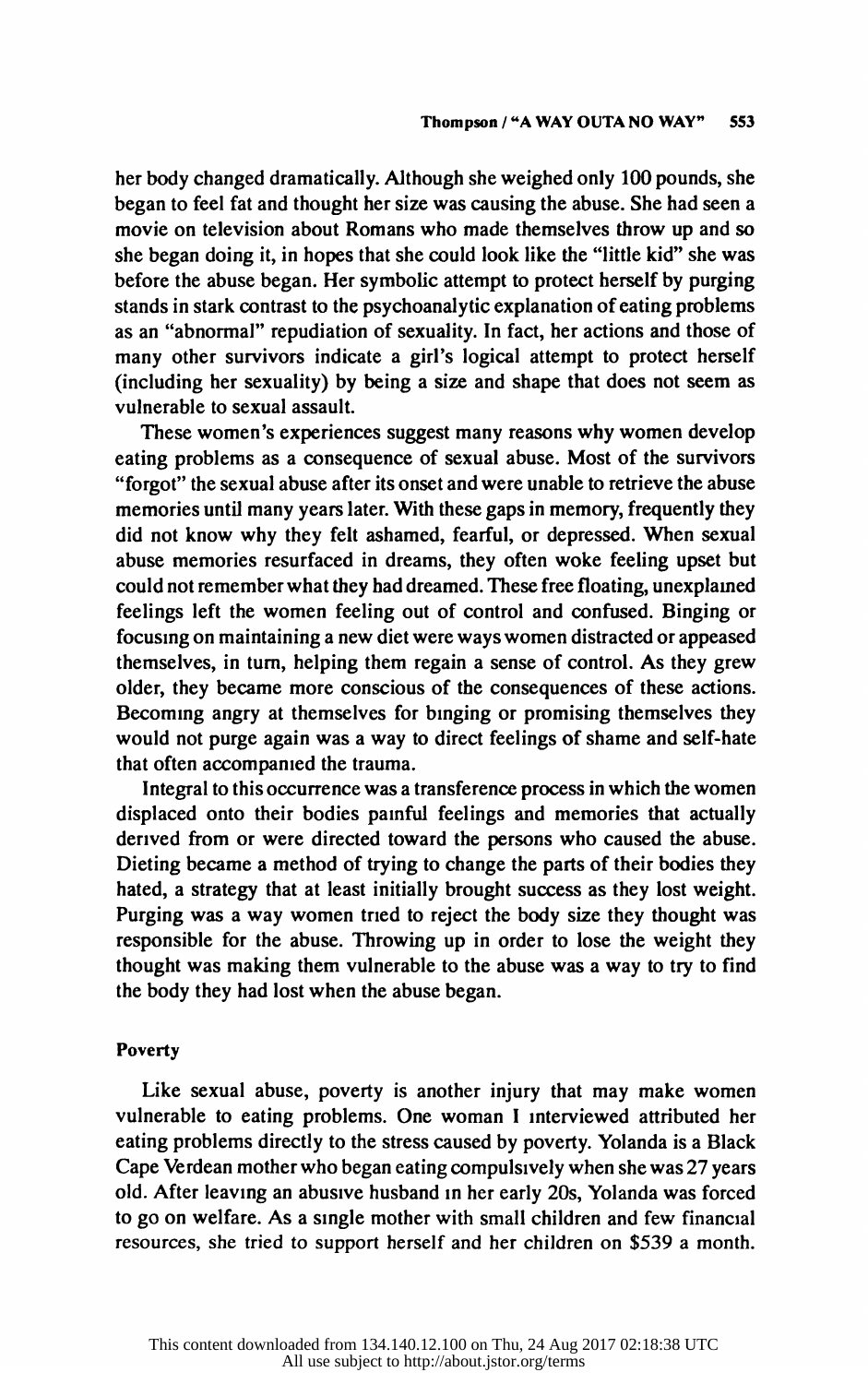Yolanda began binging in the evenings after putting her children to bed. Eating was something she could do alone. It would calm her, help her deal with loneliness, and make her feel safe. Food was an accessible commodity that was cheap. She ate three boxes of macaroni and cheese when nothing else was available. As a single mother with little money, Yolanda felt as if her body was the only thing she had left. As she described it,

 I am here, [in my body] 'cause there is no where else for me to go. Where am I going to go? This is all I got . that probably contributes to putting on so much weight cause staying in your body, in your home, in yourself, you don't go out. You aren't around other people . You hide and as long as you hide go out. You aren't around other people<br>vou don't have to face ... nobody can se nobody can see you eat. You are safe.

 When she was eating, Yolanda felt a momentary reprieve from her worries. Binging not only became a logical solution because it was cheap and easy but also because she had grown up amid positive messages about eating. In her family, eating was a celebrated and joyful act. However, in adulthood, eating became a double-edged sword. While comforting her, binging also led to weight gain. During the three years Yolanda was on welfare, she gained seventy pounds.

 Yolanda's story captures how poverty can be a precipitating factor in eating problems and highlights the value of understanding how class inequal ities may shape women's eating problems. As a single mother, her financial constraints mirrored those of most female heads of households. The dual hazards of a race- and sex-stratified labor market further limited her options (Higginbotham 1986). In an article about Black women's health, Byllye Avery (1990) quotes a Black woman's explanation about why she eats compulsively. The woman told Avery,

I work for General Electric making batteries, and, I know it's killing me. My old man is an alcoholic. My kid's got babies. Things are not well with me. And one thing I know I can do when I come home is cook me a pot of food and sit down in front of the TV and eat it. And you can't take that away from me until you're ready to give me something in its place. (P. 7)

 Like Yolanda, this woman identifies eating compulsively as a quick, acces sible, and immediately satisfying way of coping with the daily stress caused by conditions she could not control. Connections between poverty and eating problems also show the limits of portraying eating problems as maladies of upper-class adolescent women.

 The fact that many women use food to anesthetize themselves, rather than other drugs (even when they gained access to alcohol, marijuana, and other illegal drugs), is partly a function of gender socialization and the competing demands that women face. One of the physiological consequences of binge eating is a numbed state similar to that experienced by drinking. Troubles and tensions are covered over as a consequence of the body's defensive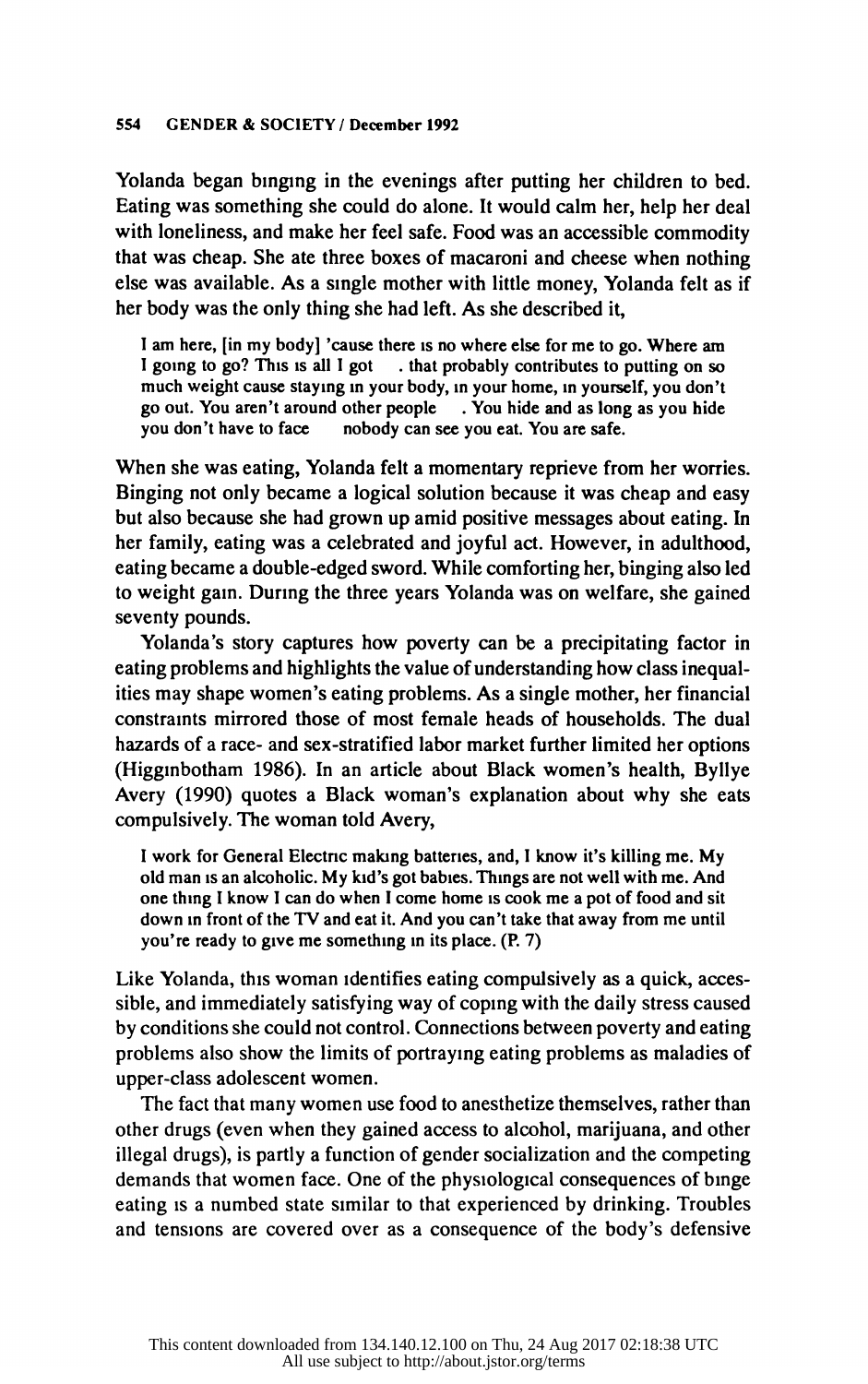response to massive food intake. When food is eaten in that way, it effectively works like a drug with immediate and predictable effects. Yolanda said she binged late at night rather than getting drunk because she could still get up in the morning, get her children ready for school, and be clearheaded for the college classes she attended. By binging, she avoided the hangover or sickness that results from alcohol or illegal drugs. In this way, food was her drug of choice since it was possible for her to eat while she continued to care for her children, drive, cook, and study. Binging is also less expensive than drinking, a factor that is especially significant for poor women. Another woman I interviewed said that when her compulsive eating was at its height, she ate breakfast after rising in the morning, stopped for a snack on her way to work, ate lunch at three different cafeterias, and snacked at her desk throughout the afternoon. Yet even when her eating had become constant, she was still able to remain employed. While her patterns of eating no doubt slowed her productivity, being drunk may have slowed her to a dead stop.

#### Heterosexism

 The life history interviews also uncovered new connections between heterosexism and eating problems. One of the most important recent feminist contributions has been identifying compulsory heterosexuality as an institu tion which truncates opportunities for heterosexual and lesbian women (Rich 1986). All of the women interviewed for this study, both lesbian and hetero sexual, were taught that heterosexuality was compulsory, although the ver sions of this enforcement were shaped by race and class. Expectations about heterosexuality were partly taught through messages that girls learned about eating and their bodies. In some homes, boys were given more food than girls, especially as teenagers, based on the rationale that girls need to be thin to attract boys. As the girls approached puberty, many were told to stop being athletic, begin wearing dresses, and watch their weight. For the women who weighed more than was considered acceptable, threats about their need to diet were laced with admonitions that being fat would ensure becoming an "old maid."

 While compulsory heterosexuality influenced all of the women's emerg ing sense of their bodies and eating patterns, the women who linked heterosexism directly to the beginning of their eating problems were those who knew they were lesbians when very young and actively resisted hetero sexual norms. One working-class Jewish woman, Martha, began compul sively eating when she was 11 years old, the same year she started getting clues of her lesbian identity. In junior high school, as many of her female peers began dating boys, Martha began fantasizing about girls, which made her feel utterly alone. Confused and ashamed about her fantasies, Martha came home every day from school and binged. Binging was a way she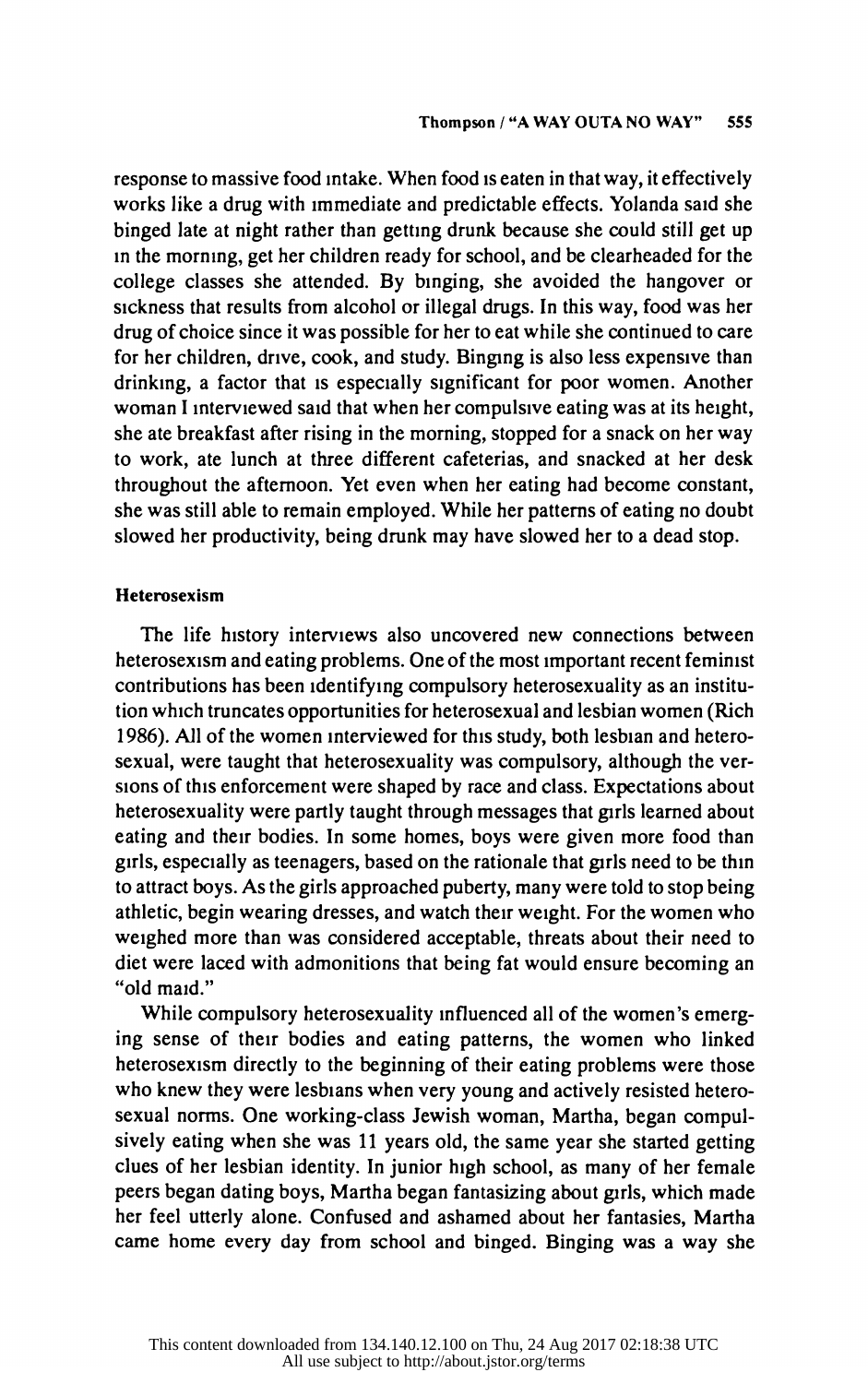#### 556 GENDER & SOCIETY / December 1992

 drugged herself so that being alone was tolerable. Describing binging, she said, "It was the only thing I knew. I was looking for a comfort." Like many women, Martha binged because it softened painful feelings. Binging sedated her, lessened her anxiety, and induced sleep.

 Martha's story also reveals ways that trauma can influence women's experience of their bodies. Like many other women, Martha had no sense of herself as connected to her body. When I asked Martha whether she saw herself as fat when she was growing up she said, "I didn't see myself as fat. I didn't see myself. I wasn't there. I get so sad about that because I missed so much." In the literature on eating problems, body unage is the term that is typically used to describe a woman's experience of her body. This term connotes the act of imagining one's physical appearance. Typically, women with eating problems are assumed to have difficulties with their body image. However, the term body image does not adequately capture the complexity and range of bodily responses to trauma experienced by the women. Expo sure to trauma did much more than distort the women's visual image of themselves. These traumas often jeopardized their capacity to consider themselves as having bodies at all.

 Given the limited connotations of the term body image, I use the term body consciousness as a more useful way to understand the range of bodily responses to trauma.<sup>3</sup> By body consciousness I mean the ability to reside comfortably in one's body (to see oneself as embodied) and to consider one's body as connected to oneself. The disruptions to their body consciousness that the women described included leaving their bodies, making a split between their body and mind, experiencing being "in" their bodies as painful, feeling unable to control what went in and out of their bodies, hiding in one part of their bodies, or simply not seeing themselves as having bodies. Binging, dieting, or purging were common ways women responded to disruptions to their body consciousness.

### Racism and Class Injuries

 For some of the Latinas and African-American women, racism coupled with the stress resulting from class mobility related to the onset of their eating problems. Joselyn, an African-American woman, remembered her white grandmother telling her she would never be as pretty as her cousins because they were lighter skinned. Her grandmother often humiliated Joselyn in front of others, as she made fun of Joselyn's body while she was naked and told her she was fat. As a young child, Joselyn began to think that although she could not change her skin color, she could at least try to be thin. When Joselyn was young, her grandmother was the only family member who objected to Joselyn's weight. However, her father also began encouraging his wife and daughter to be thin as the family's class standing began to change. When the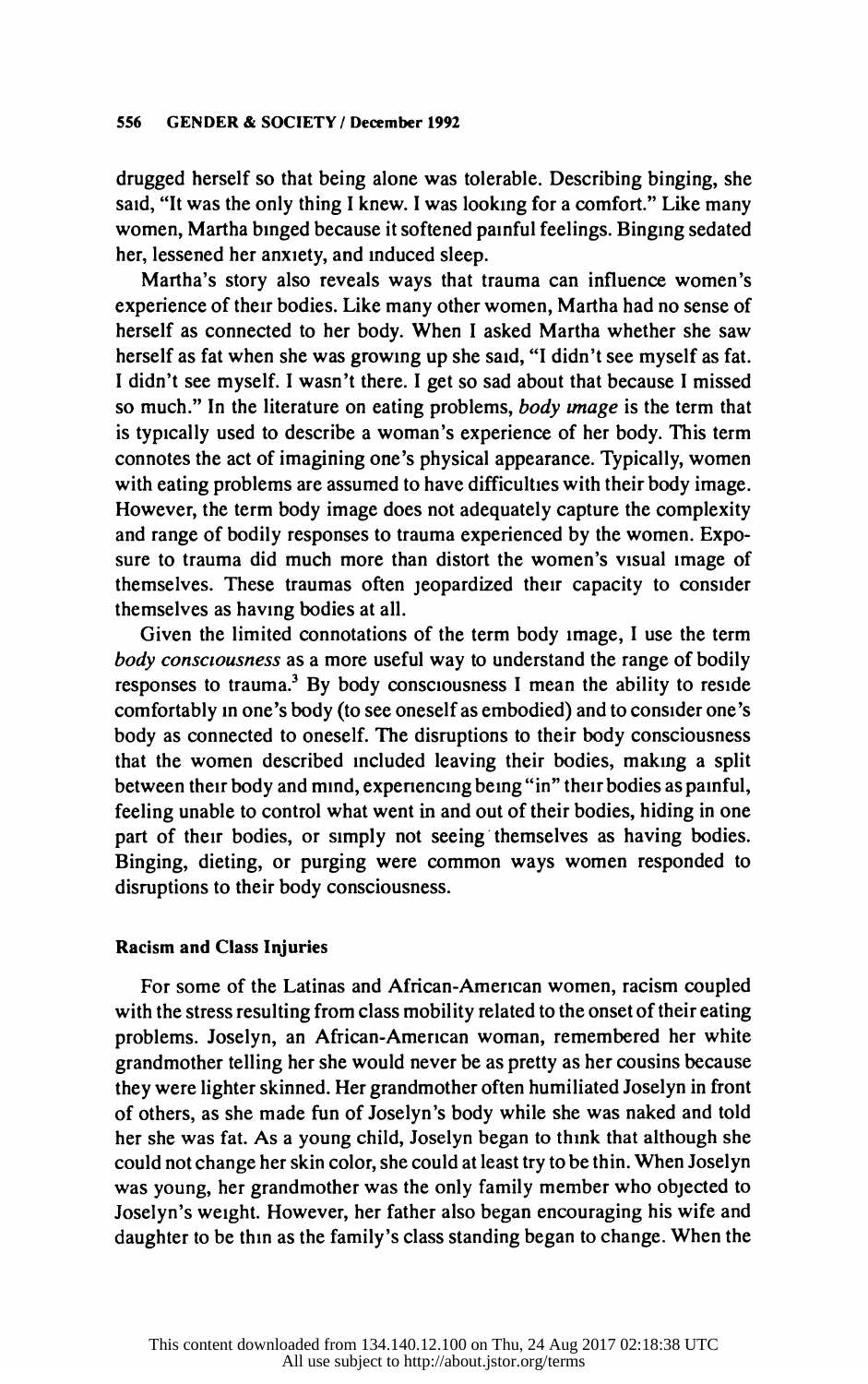family was working class, serving big meals, having chubby children, and keeping plenty of food in the house was a sign the family was doing well. But, as the family became mobile, Joselyn's father began insisting that Joselyn be thin. She remembered, "When my father's business began to bloom and my father was interacting more with white businessmen and seeing how they did business, suddenly thin became important. If you were a truly well-to-do family, then your family was slim and elegant."

 As Joselyn's grandmother used Joselyn's body as territory for enforcing her own racism and prejudice about size, Joselyn's father used her body as the territory through which he channeled the demands he faced in the white-dominated business world. However, as Joselyn was pressured to diet, her father still served her large portions and bought treats for her and the neighborhood children. These contradictory messages made her feel con fused about her body. As was true for many women in this study, Joselyn was told she was fat beginning when she was very young even though she was not overweight. And, like most of the women, Joselyn was put on diet pills and diets before even reaching puberty, beginning the cycles of dieting, compulsive eating, and bulimia.

 The confusion about body size expectations that Joselyn associated with changes in class paralleled one Puerto Rican woman's association between her eating problems and the stress of assimilation as her family's class standing moved from poverty to working class. When Vera was very young, she was so thin that her mother took her to a doctor who prescribed appetite stimulants. However, by the time Vera was eight years old, her mother began trying to shame Vera into dieting. Looking back on it, Vera attributed her mother's change of heart to competition among extended family members that centered on "being white, being successful, being middle class,... and it was always, 'Ay Bendito. She is so fat. What happened?'"

 The fact that some of the African-American and Latina women associated the ambivalent messages about food and eating to their family's class mobility and/or the demands of assimilation while none of the eight white women expressed this (including those whose class was stable and changing) suggests that the added dimension of racism was connected to the imperative to be thin. In fact, the class expectations that their parents experienced exacerbated standards about weight that they inflicted on their daughters.

## EATING PROBLEMS AS SURVIVAL STRATEGIES

#### Feminist Theoretical Shifts

 My research permits a reevaluation of many assumptions about eating problems. First, this work challenges the theoretical reliance on the culture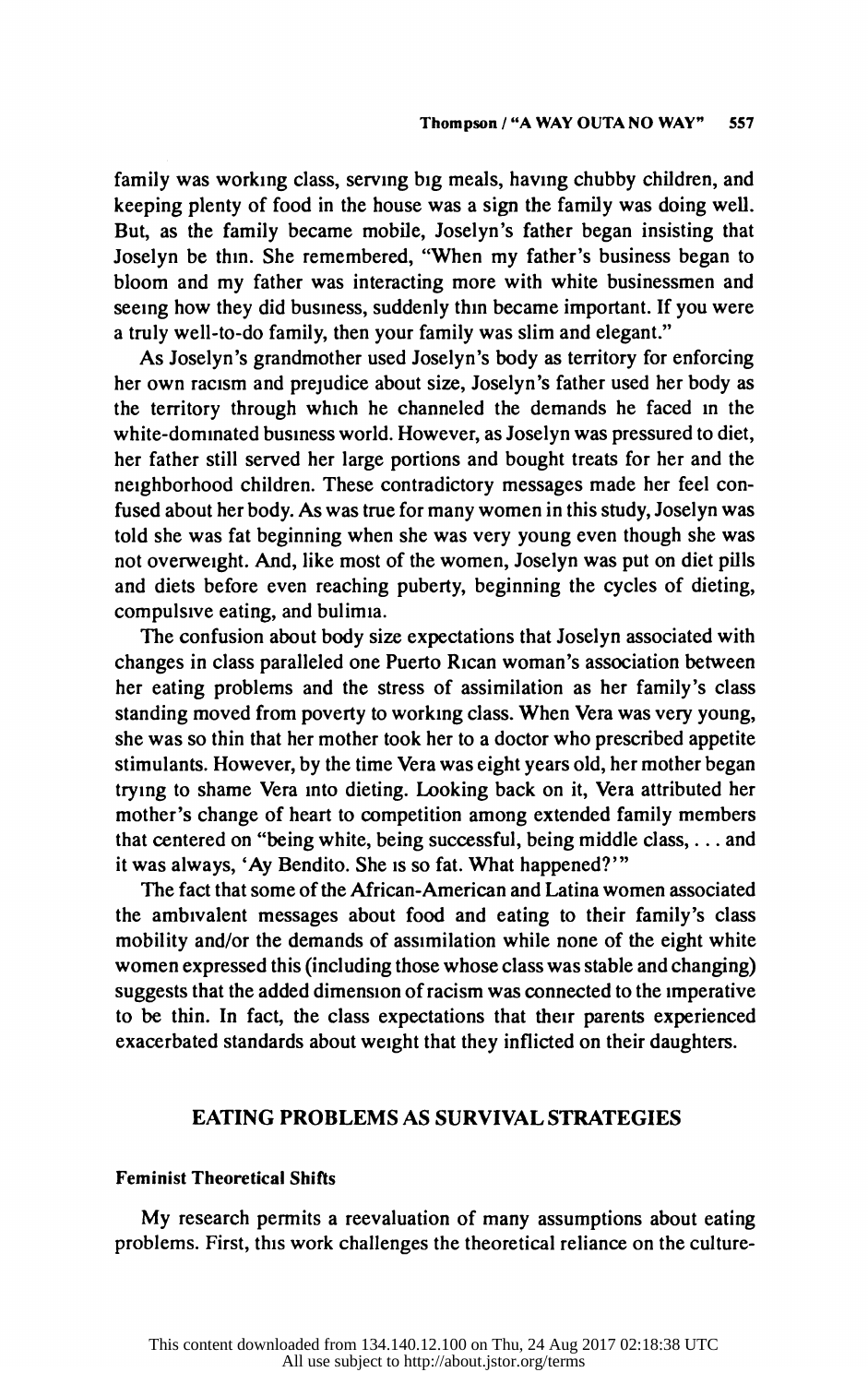of-thinness model. Although all of the women I interviewed were manipu lated and hurt by this imperative at some point in their lives, it is not the primary source of their problems. Even in the instances in which a culture of thinness was a precipitating factor in anorexia, bulimia, or binging, this influence occurred in concert with other oppressions.

 Attributing the etiology of eating problems primarily to a woman's striving to attain a certain beauty ideal is also problematic because it labels a common way that women cope with pain as essentially appearance-based disorders. One blatant example of sexism is the notion that women's foremost worry is about their appearance. By focusing on the emphasis on slenderness, the eating problems literature falls into the same trap of assuming that the problems reflect women's "obsession" with appearance. Some women were raised in families and communities in which thinness was not considered a criterion for beauty. Yet, they still developed eating problems. Other women were taught that women should be thin, but their eating problems were not primarily in reaction to this imperative. Their eating strategies began as logical solutions to problems rather than problems themselves as they tried to cope with a variety of traumas.

 Establishing links between eating problems and a range of oppressions invites a rethinking of both the groups of women who have been excluded from research and those whose lives have been the basis of theory formation. The construction of bulimia and anorexia as appearance-based disorders is rooted in a notion of femininity in which white middle- and upper-class women are portrayed as frivolous, obsessed with their bodies, and overly accepting of narrow gender roles. This portrayal fuels women's tremendous shame and guilt about eating problems - as signs of self-centered vanity. This construction of white middle- and upper-class women is intimately linked to the portrayal of working-class white women and women of color as their opposite: as somehow exempt from accepting the dominant standards of beauty or as one step away from being hungry and therefore not susceptible to eating problems. Identifying that women may binge to cope with poverty contrasts the notion that eating problems are class bound. Attending to the intricacies of race, class, sexuality, and gender pushes us to rethink the demeaning construction of middle-class femininity and establishes bulimia and anorexia as serious responses to injustices.

 Understanding the link between eating problems and trauma also suggests much about treatment and prevention. Ultimately, their prevention depends not simply on individual healing but also on changing the social conditions that underlie their etiology. As Bernice Johnson Reagon sings in Sweet Honey in the Rock's song "Oughta Be a Woman," "Away outa no way is too much to ask/too much of a task for any one woman" (Reagon 1980).<sup>4</sup> Making it possible for women to have healthy relationships with their bodies and eating is a comprehensive task. Beginning steps in this direction include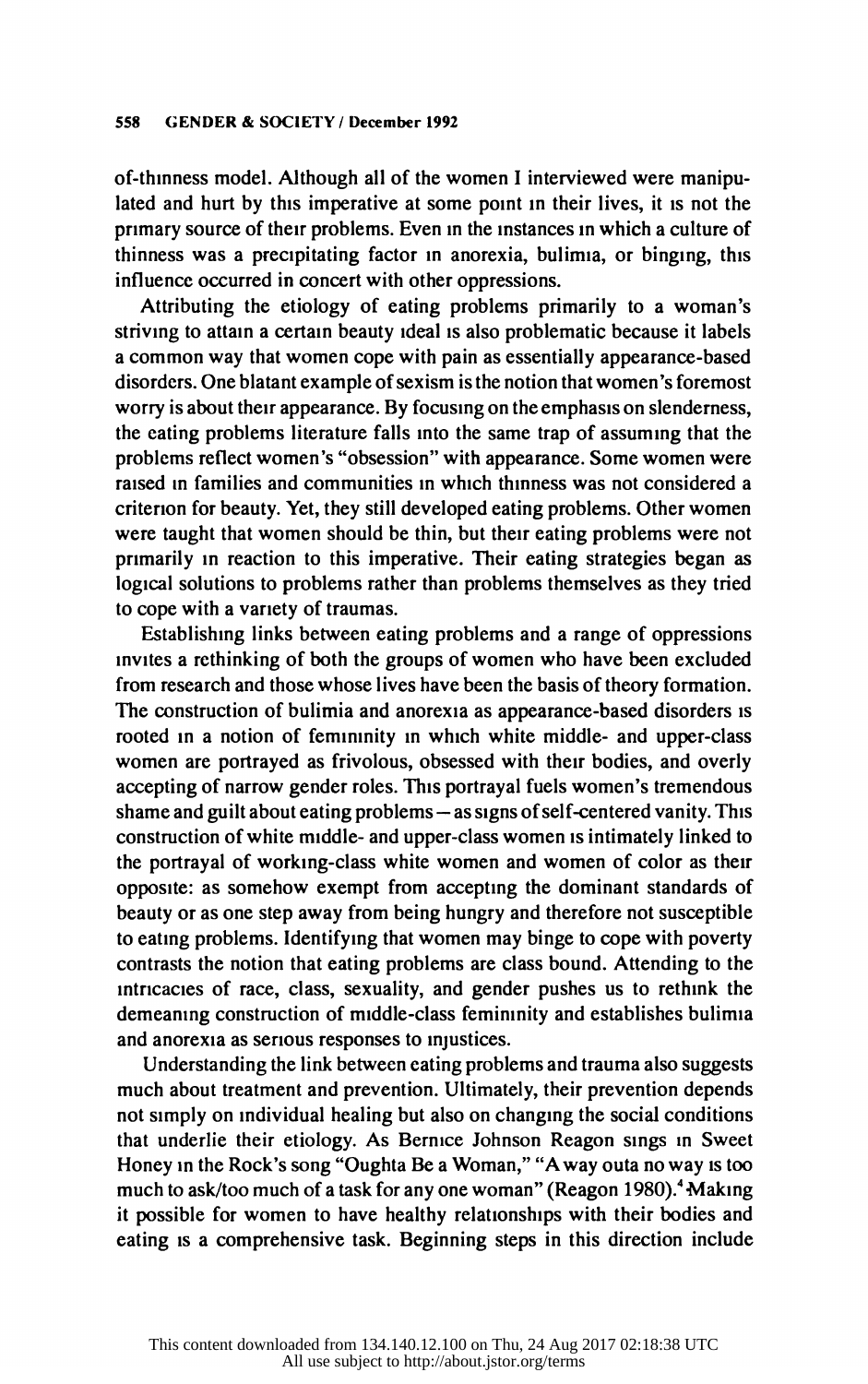insuring that (1) girls can grow up without being sexually abused, (2) parents have adequate resources to raise their children, (3) children of color grow up free of racism, and (4) young lesbians have the chance to see their reflection in their teachers and community leaders. Ultimately, the prevention of eating problems depends on women's access to economic, cultural, racial, political, social, and sexual justice.

### **NOTES**

 1. I use the term eating problems as an umbrella term for one or more of the following: anorexia, bulimia, extensive dieting, or binging. I avoid using the term eating disorder because it categorizes the problems as individual pathologies, which deflects attention away from the social inequalities underlying them (Brown 1985). However, by using the term *problem* I do not wish to Imply blame. In fact, throughout, I argue that the eating strategies that women develop begin as logical solutions to problems, not problems themselves.

 2. By trauma I mean a violating experence that has long-term emotional, physical, and/or spiritual consequences that may have immediate or delayed effects. One reason the term trauma is useful conceptually is its association with the diagnostic label Post Traumatic Stress Disorder (PTSD) (Amencan Psychological Association 1987). PTSD is one of the few clinical diagnostic categories that recognizes social problems (such as war or the Holocaust) as responsible for the symptoms identified (Trmble 1985). This concept adapts well to the feminist assertion that a woman's symptoms cannot be understood as solely individual, considered outside of her social context, or prevented without significant changes in social conditions.

 3. One reason the term consciousness is applicable is its intellectual history as an entity that is shaped by social context and social structures (Delphy 1984; Marx 1964). This link aptly applies to how the women described their bodies because their perceptions of themselves as embodied (or not embodied) directly relate to their material conditions (living situations, financial resources, and access to social and political power).

4. Copyright  $© 1980$ . Used by permission of Songtalk Publishing.

#### **REFERENCES**

- Amercan Psychological Association. 1987. Diagnostic and statistical manual of mental disor ders. 3rd ed. rev. Washington, DC: American Psychological Association.
- Andersen, Arnold, and Andy Hay. 1985. Racial and socioeconomic influences in anorexia nervosa and bulinua. International Journal of Eating Disorders 4:479-87.
- Arnold, Georglana. 1990. Coming home: One Black woman's journey to health and fitness. In The Black women's health book: Speaking for ourselves, edited by Evelyn C. White. Seattle, WA: Seal Press.
- Avery, Byllye Y. 1990. Breathing life into ourselves: The evolution of the National Black Women's Health Project. In The Black women's health book: Speaking for ourselves, edited by Evelyn C. White. Seattle, WA: Seal Press.

Bass, Ellen, and Laura Davis. 1988. The courage to heal: A guide for women survivors of child sexual abuse. New York: Harper & Row.

 Brown, Laura S. 1985. Women, weight and power: Feminist theoretical and therapeutic issues. Women and Therapy 4:61-71.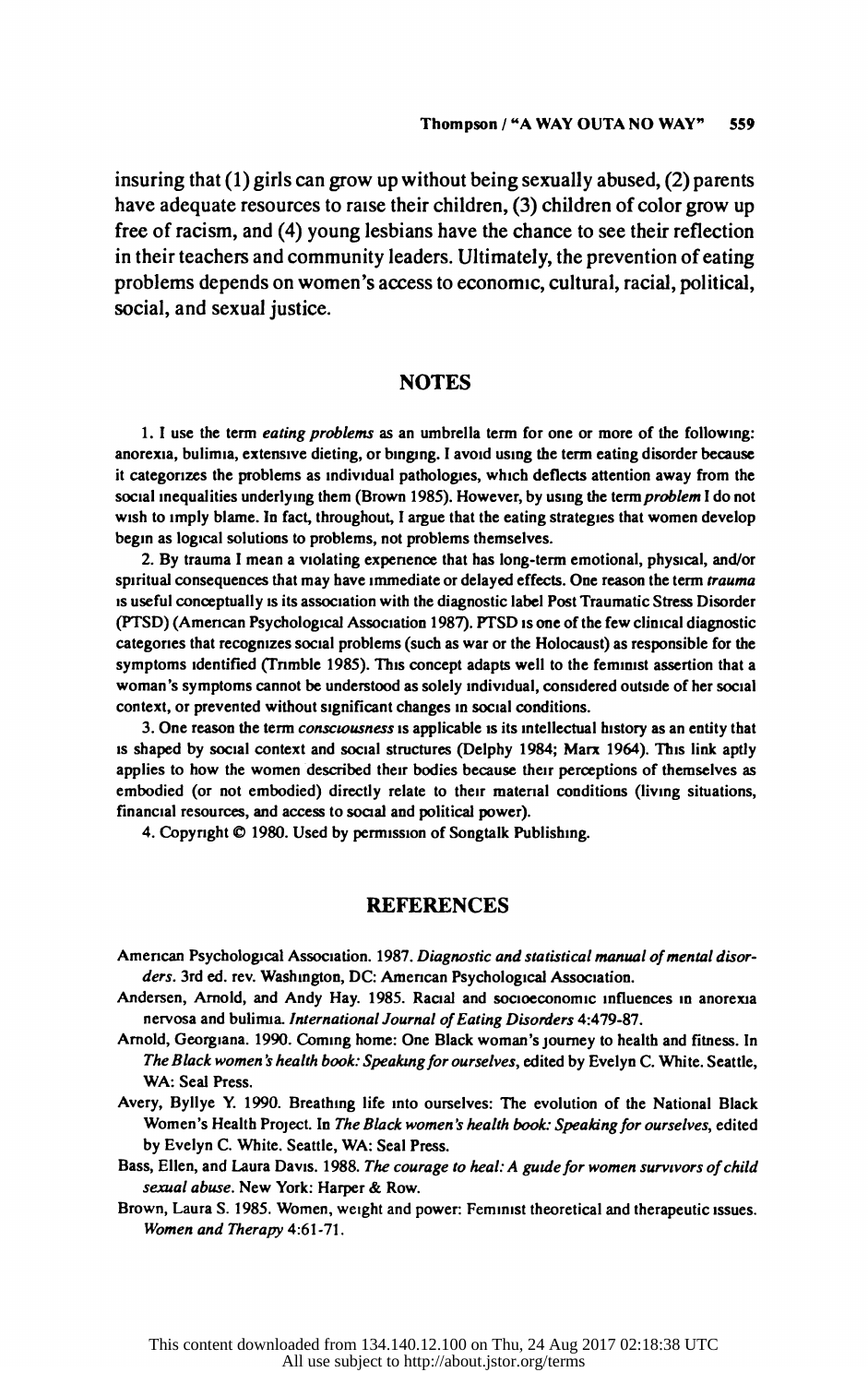#### 560 GENDER & SOCIETY / December 1992

- 1987. Lesbians, weight and eating: New analyses and perspectives. In Lesbian psychol ogles, edited by the Boston Lesbian Psychologies Collective. Champaign: University of Illinois Press.

- Chernin, Kim. 1981. The obsession: Reflections on the tyranny of slenderness. New York: Harper & Row.
- Clarke, Cheryl. 1982. Narratives. New Brunswick, NJ: Sister Books.
- Copeland, Paul M. 1985. Neuroendocrnne aspects of eating disorders. In Theory and treatment of anorexia nervosa and bulimia: Biomedical sociocultural and psychological perspectives, edited by Steven Wiley Emmett. New York: Brunner/Mazel.
- Delphy, Christine. 1984. Close to home: A materialist analysis of women's oppression. Amherst: University of Massachusetts Press.
- DeSalvo, Louise. 1989. Virginia Woolf: The impact of childhood sexual abuse on her life and work. Boston, MA: Beacon.
- Dworkin, Sari H. 1989. Not in man's image: Lesbians and the cultural oppression of body image. In Loving boldly: Issues facing lesbians, edited by Ester D. Rothblum and Ellen Cole. New York: Harrington Park Press.
- Garfinkel, Paul E., and David M. Garner. 1982. Anorexia nervosa: A multidimensional perspective. New York: Brunner/Mazel.
- Garner, David. 1985. Iatrogenesis in anorexia nervosa and bulimia nervosa. International Journal of Eating Disorders 4:701-26.
- Glaser, Barney G., and Anselm L. Strauss. 1967. The discovery of grounded theory: Strategies for qualitative research. New York: Aldine DeGruyter.
- Goldfarb, Lori. 1987. Sexual abuse antecedent to anorexia nervosa, bulimia and compulsive overeating: Three case reports. International Journal of Eating Disorders 6:675-80.
- Gray, James, Kathryn Ford, and Lily M. Kelly. 1987. The prevalence of bulimla in a Black college population. International Journal of Eating Disorders 6:733-40.
- Herman, Judith. 1981. Father-daughter incest. Cambridge, MA: Harvard University Press.
- Higginbotham, Elizabeth. 1986. We were never on a pedestal: Women of color continue to struggle with poverty, racism and sexism. In For crying out loud, edited by Rochelle Lefkowitz and Ann Withorn. Boston: MA: Pilgnm Press.
- Hsu, George. 1987. Are eating disorders becoming more common m Blacks? International Journal of Eating Disorders 6:113-24.
- lazzetto, Demetna. 1989. When the body is not an easy place to be: Women's sexual abuse and eating problems. Ph.D. diss., Union for Experimenting Colleges and Universities, Cincin nati, Ohio.
- Kearney-Cooke, Ann. 1988. Group treatment of sexual abuse among women with eating disorders. Women and Therapy 7:5-21.
- Marx, Karl. 1964. The economic and philosophic manuscripts of 1844. New York: International.
- Masson, Jeffrey. 1984. The assault on the truth: Freud's suppression of the seduction theory. New York: Farrar, Strauss & Giroux.
- Naylor, Gloria. 1985. Linden Hills. New York: Ticknor & Fields.
- Nevo, Shoshana. 1985. Bulimic symptoms: Prevalence and ethnic differences among college women. International Journal of Eating Disorders 4:151-68.
- Oppenheimer, R., K. Howells, R. L. Palmer, and D. A. Chaloner. 1985. Adverse sexual experience in childhood and clincal eating disorders: A preliminary description. Journal of Psychiatric Research 19:357-61.
- Orbach, Susie. 1978. Fat is a feminist issue. New York: Paddington.

 1985. Accepting the symptom: A feminist psychoanalytic treatment of anorexia nervosa. In Handbook of psychotherapy for anorexia nervosa and bulimia, edited by David M. Garner and Paul E. Garfinkel. New York: Guilford.

Powers, Retha. 1989. Fat is a Black women's issue. Essence, Oct., 75, 78, 134, 136.